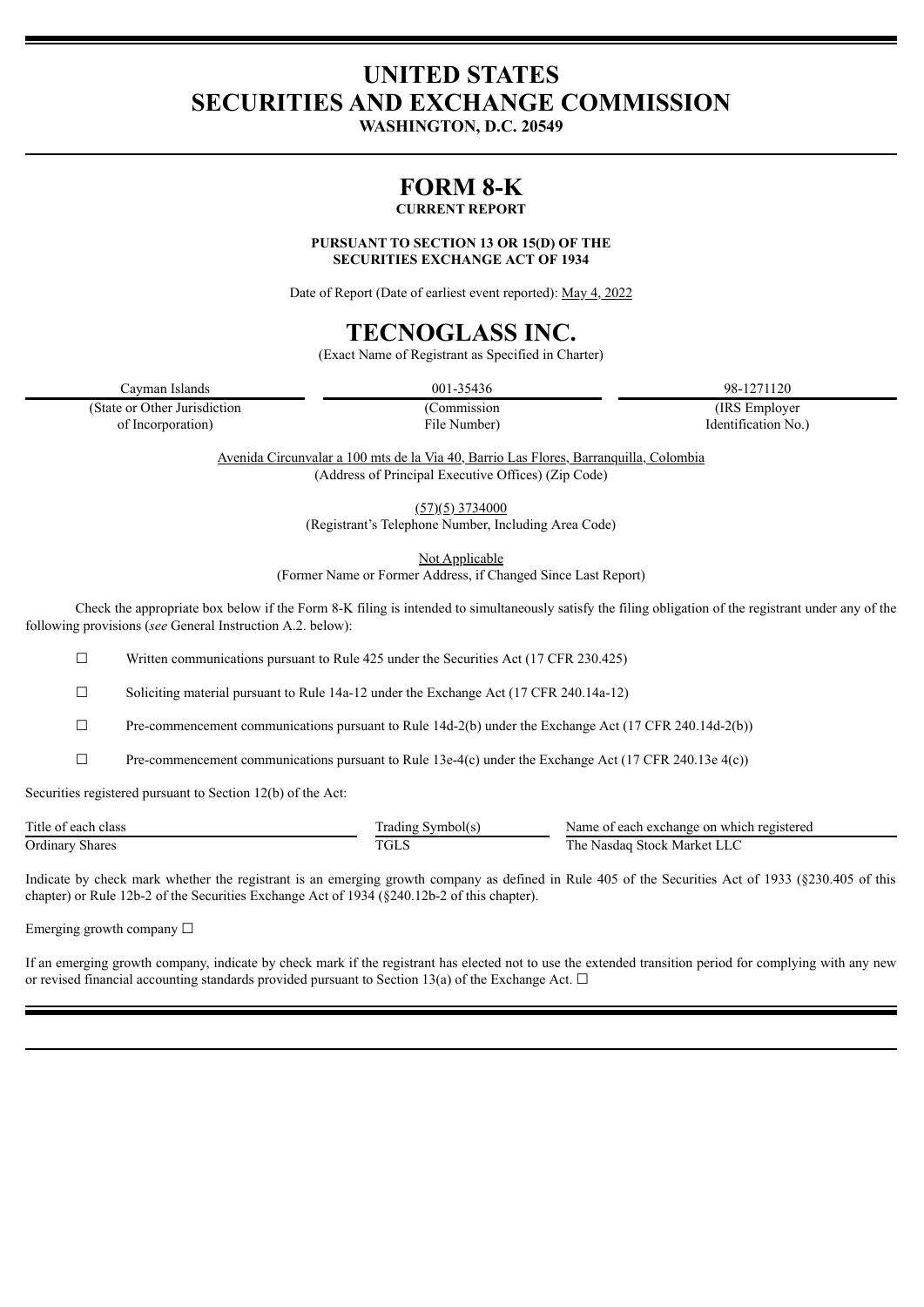# **Item 2.02. Results of Operations and Financial Condition.**

On May 4, 2022, Tecnoglass Inc. (the "Company") issued a press release announcing its financial results for the first quarter ended March 31, 2022. The press release is included as Exhibit 99.1 hereto.

The information furnished under this Item 2.02, including the exhibit related thereto, shall not be deemed "filed" for purposes of Section 18 of the Securities Exchange Act of 1934, nor shall it be deemed incorporated by reference in any disclosure document of the Company, except as shall be expressly set forth by specific reference in such document.

# **Item 9.01. Financial Statements and Exhibits.**

(d) Exhibits.

| Exhibit No. | Description                                                                 |
|-------------|-----------------------------------------------------------------------------|
| -99.        | Press release dated May 4, 2022.                                            |
| 104         | Cover Page Interactive Data File (embedded within the Inline XBRL document) |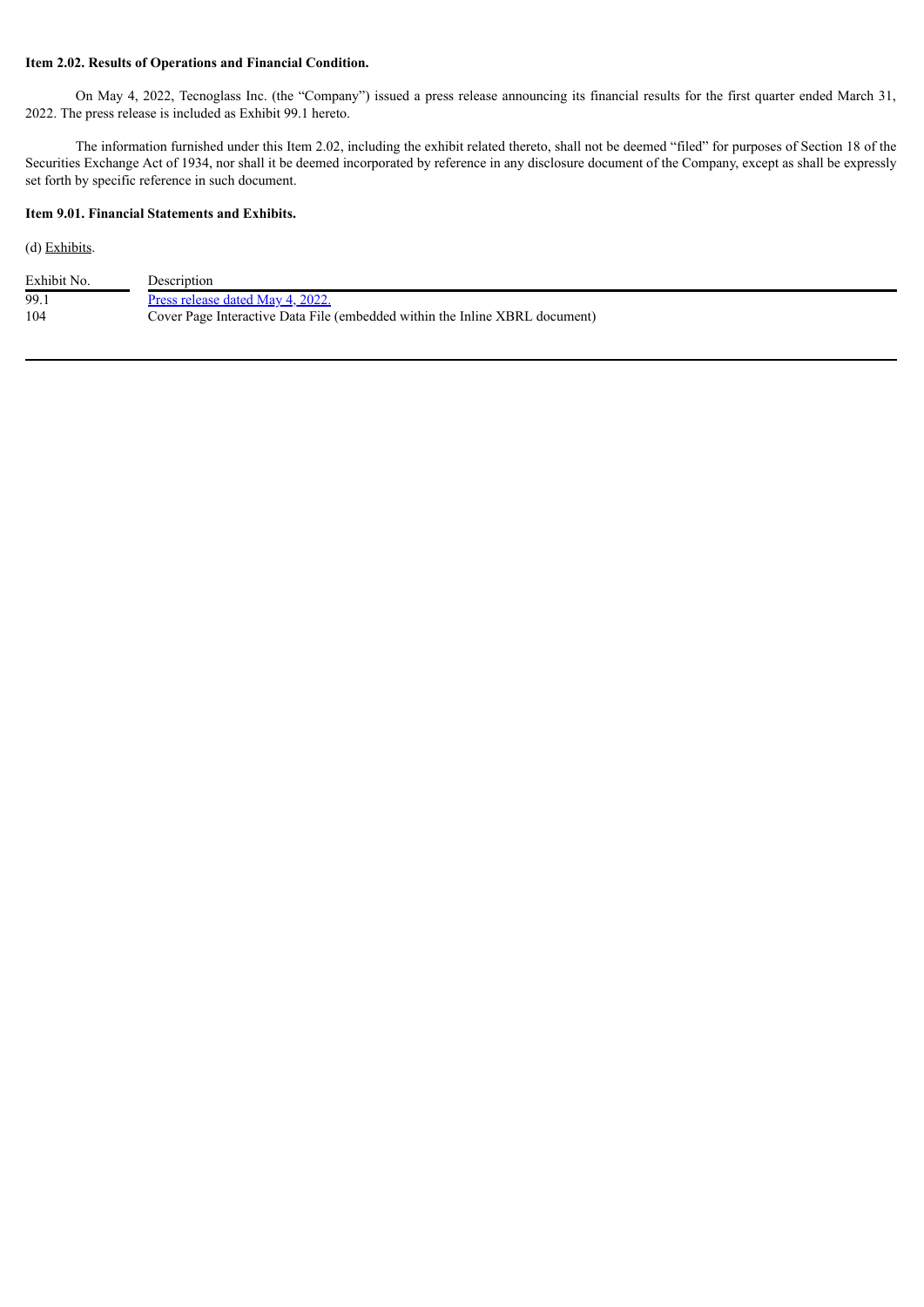# **SIGNATURE**

Pursuant to the requirements of the Securities Exchange Act of 1934, the registrant has duly caused this report to be signed on its behalf by the undersigned hereunto duly authorized.

Dated: May 4, 2022

TECNOGLASS INC.

By: */s/ Jose M. Daes* Name: Jose M. Daes Title: Chief Executive Officer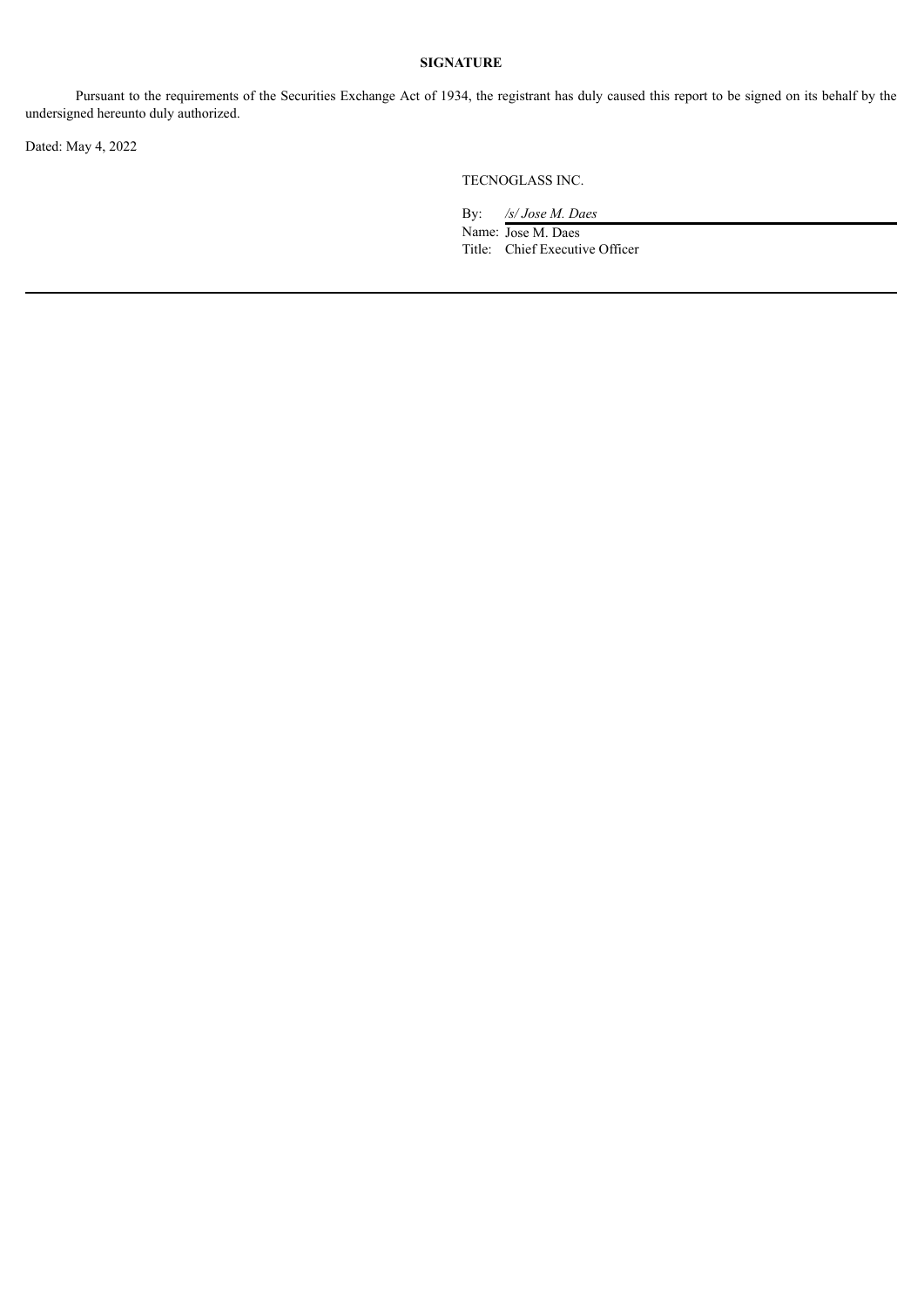

**Tecnoglass Reports Record First Quarter 2022 Results**

<span id="page-3-0"></span>**- Single-Family Residential Revenues Increased 155% Year-Over-Year, Representing 44% of Total Revenues -**

**- Total Revenues Up 21% Year-Over-Year to a Record \$134.5 Million -**

**- Gross Margin of 44.8%, Up 420 Basis Points Year-Over-Year -**

**- Net Income of \$21.0 Million, or \$0.44 Per Diluted Share -**

**- Adjusted Net Income** <sup>1</sup> **of \$25.4 Million, or \$0.53 Per Diluted Share -**

**- Adjusted EBITDA** <sup>1</sup> **Up 35.1% Year-Over-Year to a Record \$45.4 Million, or 33.7% of Total Revenues -**

**- Cash Flow From Operations of \$27.1 Million -**

**- Backlog Expands 17.9% Year-Over-Year to a Record \$651 Million -**

- High Return Capex Investments to Expand Capacity by ~50% above Full Year 2021 Revenue on Track to be Complete by Year End 2022 -

- Increases Full Year 2022 Growth Outlook to Adjusted EBITDA $^1$  of \$185 Million to \$195 Million on Total Revenues of \$580 Million to \$605  $\,$ **Million -**

BARRANQUILLA, Colombia – May 4, 2022 – Tecnoglass, Inc. (NASDAQ: TGLS) ("Tecnoglass" or the "Company"), a leading manufacturer of architectural glass, windows, and associated aluminum products serving the global residential and commercial end markets, today reported financial results for the first quarter ended March 31, 2022.

José Manuel Daes, Chief Executive Officer of Tecnoglass, commented, "The strong momentum in our business has continued through 2022, driving yet another quarter of record results across our industry leading platform. As we've previously highlighted, the step-change in our performance continues to be derived from our strategic automation and capacity enhancements, focused efforts to control costs, and our ability to leverage our vertically integrated structure to deliver best-in-class service with attractive lead times to our expanding customer base. We also continue to experience favorable single-family residential trends and market share gains as we further strengthen our presence in key U.S. regions, particularly in the Southeast where secular demand tailwinds drove our outperformance. These factors, along with our careful working capital management, helped to generate our 9<sup>th</sup> consecutive quarter of strong cash flow. Looking to the balance of 2022, we are situated to grow our position as an industry leader and drive operational excellence throughout our organization to create additional value for all our stakeholders."

Christian Daes, Chief Operating Officer of Tecnoglass, added, "We are extremely pleased with the growth in our single-family residential business in which our quarterly revenues again more than doubled year-over-year, representing 44% of our total revenues. Our commercial business also continues to strengthen, with our record backlog at quarter end reflecting an increasing number of commercial projects in our pipeline through 2022. The combination of our solid trajectory in single-family activity, our growing base of commercial projects and the proven efficiencies in our operations put us on path for another record year of Adjusted EBITDA margins. Overall, we are thrilled to report another consecutive quarter of outstanding results and reiterate our view that Tecnoglass' unique vertically integrated model, innovative product pipeline, and strong geographic positioning collectively put us in prime position to accomplish our objectives in 2022 and beyond."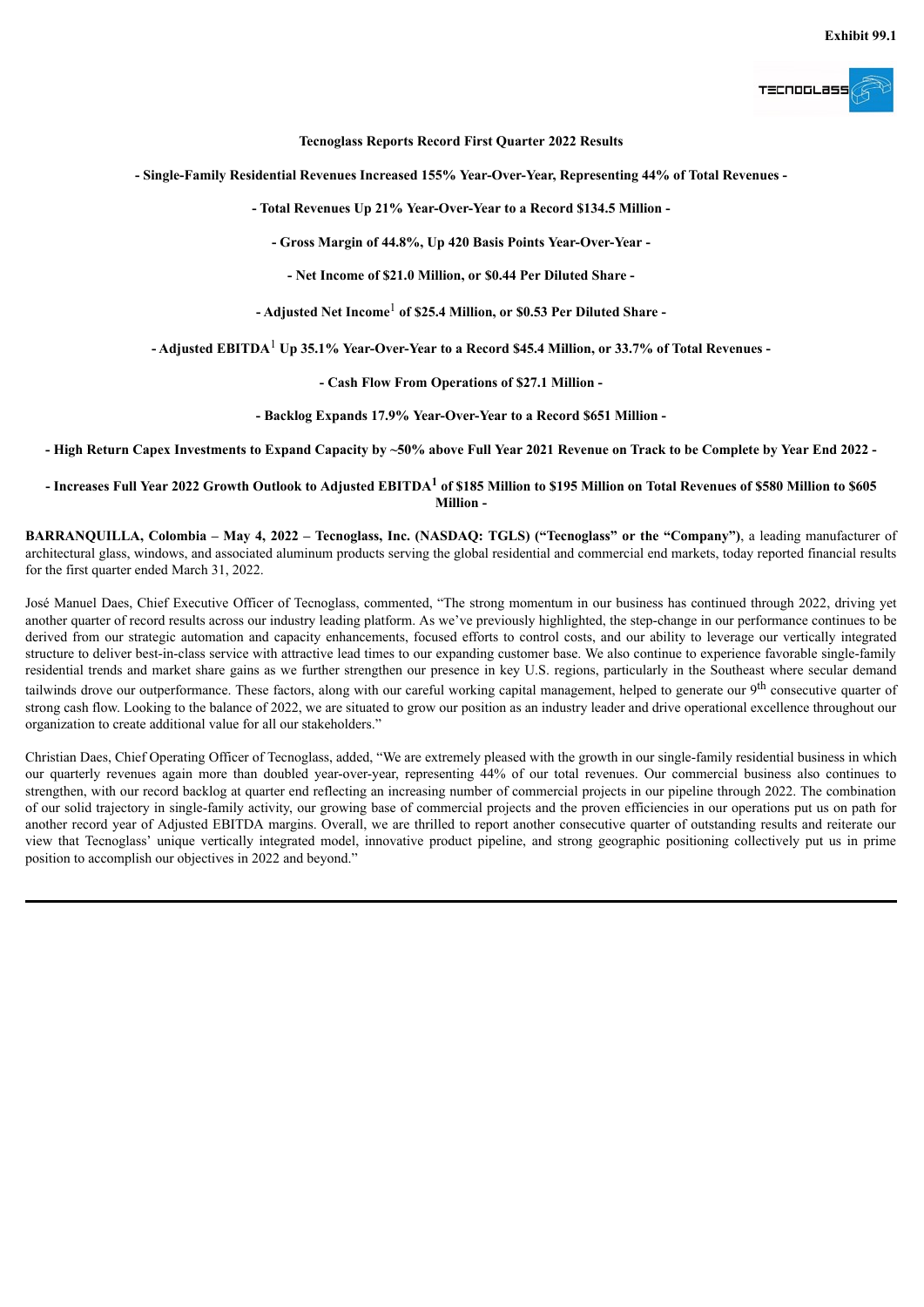#### **First Quarter 2022 Results**

Total revenues for the first quarter of 2022 increased 20.6% to \$134.5 million, compared to \$111.6 million in the prior year quarter, driven by strong growth in single family residential activity and market share gains. Single-family residential revenues increased approximately 155% year-over-year, representing 44.4% of total revenues for the first quarter, helped by the introduction of new products, an expanding customer base and robust housing demand. Changes in foreign currency exchange rates had an adverse impact of \$0.4 million on Colombia and total revenues in the quarter.

Gross profit for the first quarter of 2022 grew 33.2% to \$60.3 million, representing a 44.8% gross margin, compared to gross profit of \$45.3 million, representing a 40.6% gross margin in the prior year quarter. The 420 basis point improvement in gross margin mainly reflected operating leverage on higher sales, greater operating efficiencies related to automation and a higher mix of revenue from manufacturing versus installation activity as Tecnoglass continues to increase its mix of single family residential products. Selling, general and administrative expense ("SG&A") was \$26.4 million compared to \$19.9 million in the prior year quarter, with approximately half of the increase attributable to shipping expense as a result of a higher sales volume and higher shipping rates. The remainder, or \$2.7 million, of the increase in SG&A was due to non-recurring professional fees and other costs to finalize a Special Committee assessment in response to a short seller's report issued in December 2021. The findings from the Special Committee's review, completed in March 2022, did not result in an adverse effect on the Company's consolidated financial statements, results of operations, or liquidity for the fiscal year ended December 31, 2021 or other previously reported periods.

Net income was \$21.0 million, or \$0.44 per diluted share, in the first quarter of 2022 compared to net income of \$8.3 million, or \$0.17 per diluted share, in the prior year quarter, including a non-cash foreign exchange transaction loss of \$2.9 million in the first quarter of 2022 and a \$0.05 million loss in the first quarter of 2021. As previously disclosed, these non-cash gains and losses are related to the accounting re-measurement of U.S. Dollar denominated assets and liabilities against the Colombian Peso as functional currency.

Adjusted net income<sup>1</sup> was \$25.4 million, or \$0.53 per diluted share, in the first quarter of 2022 compared to adjusted net income of \$16.6 million, or \$0.35 per diluted share, in the prior year quarter. Adjusted net income<sup>1</sup>, as reconciled in the table below, excludes the impact of non-cash foreign exchange transaction gains or losses and other non-core items, along with the tax impact of adjustments at statutory rates, to better reflect core financial performance.

Adjusted EBITDA<sup>1</sup>, as reconciled in the table below, increased 35.1% to \$45.4 million, or 33.7% of total revenues, in the first quarter of 2022, compared to \$33.6 million, or 30.1% of total revenues, in the prior year quarter. The improvement was driven by higher sales, a stronger gross margin and operating leverage on SG&A. Adjusted EBITDA<sup>1</sup> included a \$0.8 million contribution from the Company's joint venture with Saint-Gobain during both the first quarter 2022 and the prior year quarter.

#### **Dividend**

The Company declared a quarterly cash dividend of \$0.065 per share for the first quarter of 2022, which was paid on April 29, 2022 to shareholders of record as of the close of business on March 31, 2022.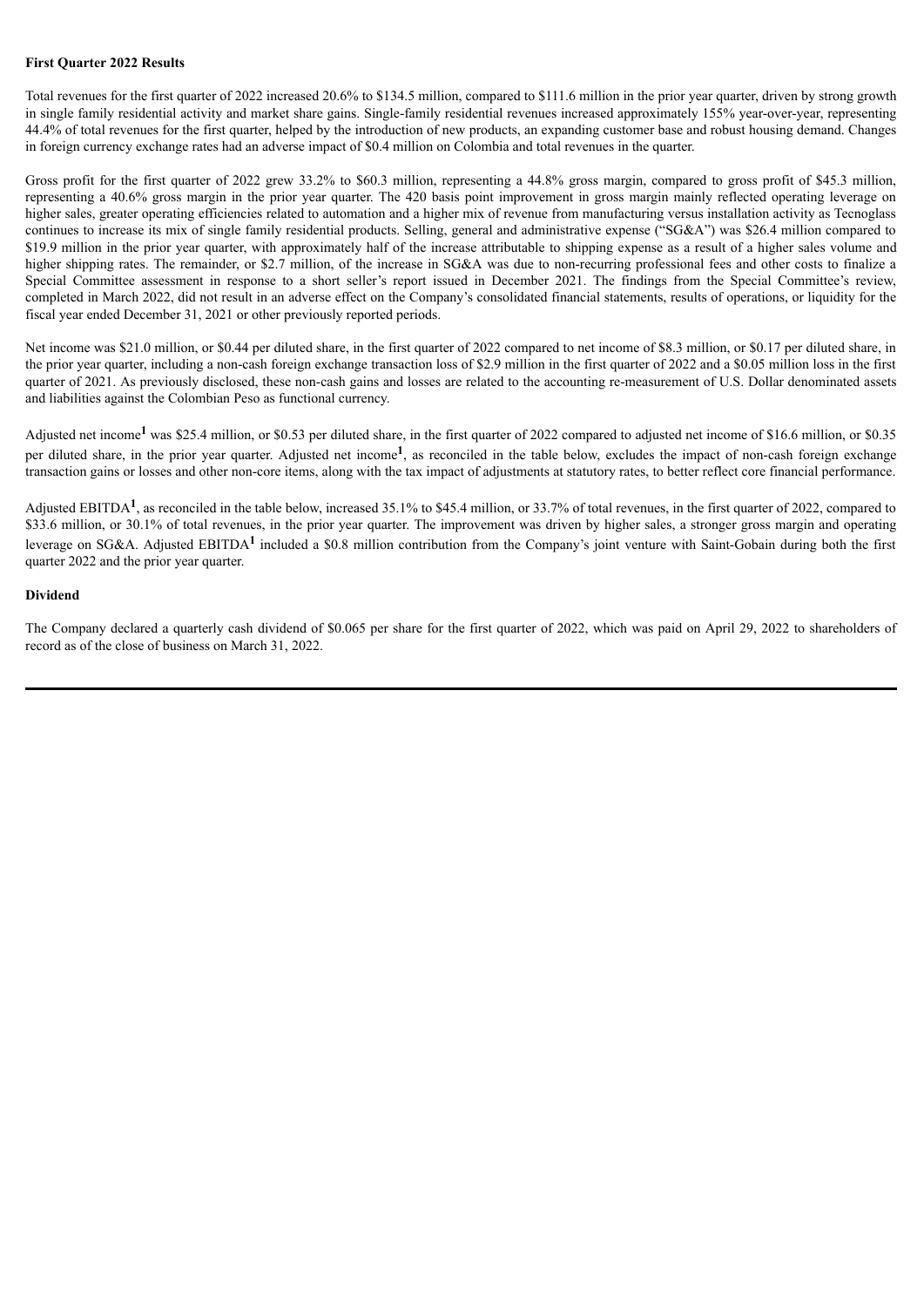#### **Balance Sheet & Liquidity**

The Company ended the first quarter of 2022 with total liquidity of approximately \$250 million, including cash and cash equivalents of \$84.4 million and availability under its committed revolving credit facilities of \$165 million. Given the Company's continued growth in adjusted EBITDA<sup>1</sup> and strong cash generation, debt leverage continues to trend lower and now stands at 0.6 times LTM net debt to adjusted EBITDA<sup>1</sup>, compared to 1.4 times in the prior year quarter. Given its strong cash flow generation, the Company voluntarily prepaid \$15 million under its Syndicated Term Loan facility during the quarter.

#### **Full Year 2022 Outlook**

Santiago Giraldo, Chief Financial Officer of Tecnoglass, stated, "Based on our strong momentum into the second quarter and growing project pipeline, we are increasing our full year 2022 outlook for revenues to grow to a range of \$580 million to \$605 million and for adjusted EBITDA<sup>1</sup> to increase to a range of \$185 million to \$195 million. This implies adjusted EBITDA growth of approximately 26% at the midpoint. Our structural advantages through our vertically integrated business model, along with our expectations for robust demand to continue for our products and services in the U.S. collectively provide us with confidence in our ability to report another year of record results and cash flow in the full year 2022."

#### **Webcast and Conference Call**

Management will host a webcast and conference call on May 4, 2022 at 9:00 a.m. Eastern time (8:00 a.m. Bogota, Colombia time) to review the Company's results. The conference call will be broadcast live over the Internet. Additionally, a slide presentation will accompany the conference call. To listen to the call and view the slides, please visit the Investor Relations section of Tecnoglass' website at www.tecnoglass.com. Please go to the website at least 15 minutes early to register, download and install any necessary audio software. For those unable to access the webcast, the conference call will be accessible by dialing 1-800-786-6018 (domestic) or 1-212-231-2936 (international). Upon dialing in, please request to join the Tecnoglass First Quarter 2022 Earnings Conference Call.

If you are unable to listen live, a replay of the webcast will be archived on the website. You may also access the conference call playback by dialing (844) 512-2921 (Domestic) or (412) 317-6671 (International) and entering passcode: 22018389.

#### **About Tecnoglass**

Tecnoglass Inc. is a leading producer of architectural glass, windows, and associated aluminum products serving the multi-family, single-family and commercial end markets. Tecnoglass is the second largest glass fabricator serving the U.S. and the #1 architectural glass transformation company in Latin America. Located in Barranquilla, Colombia, the Company's 3.5 million square foot, vertically-integrated and state-of-the-art manufacturing complex provides efficient access to over 1,000 global customers, with the U.S. accounting for more than 90% of revenues. Tecnoglass' tailored, high-end products are found on some of the world's most distinctive properties, including One Thousand Museum (Miami), Paramount (Miami), Salesforce Tower (San Francisco), Via 57 West (NY), Hub50House (Boston), Aeropuerto Internacional El Dorado (Bogotá), One Plaza (Medellín), Pabellon de Cristal (Barranquilla). For more information, please visit www.tecnoglass.com or view our corporate video at https://vimeo.com/134429998.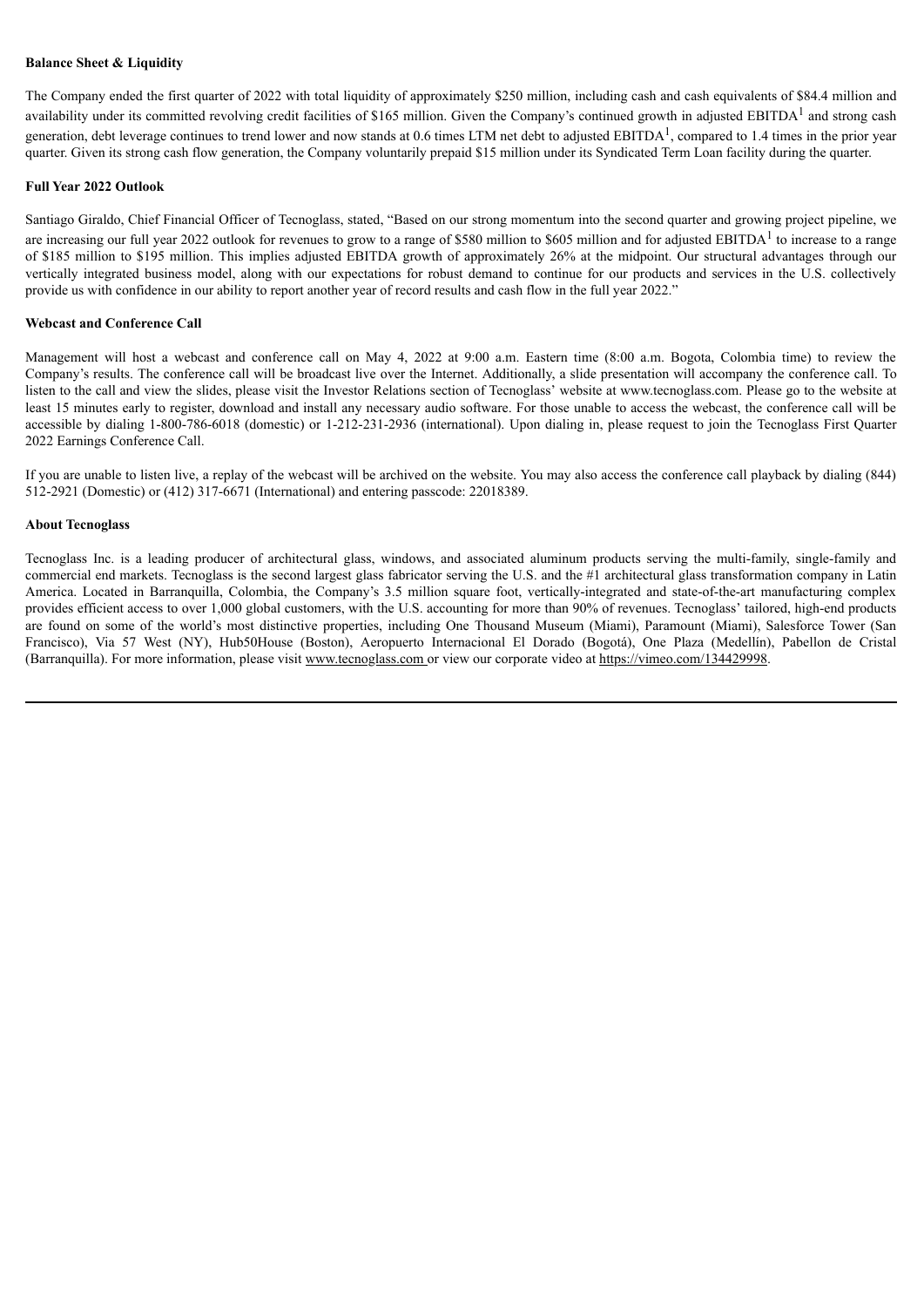#### **Forward Looking Statements**

This press release includes certain forward-looking statements within the meaning of the Private Securities Litigation Reform Act of 1995, including statements regarding future financial performance, future growth and future acquisitions. These statements are based on Tecnoglass' current expectations or beliefs and are subject to uncertainty and changes in circumstances. Actual results may vary materially from those expressed or implied by the statements herein due to changes in economic, business, competitive and/or regulatory factors, and other risks and uncertainties affecting the operation of Tecnoglass' business. These risks, uncertainties and contingencies are indicated from time to time in Tecnoglass' filings with the Securities and Exchange Commission. The information set forth herein should be read in light of such risks. Further, investors should keep in mind that Tecnoglass' financial results in any particular period may not be indicative of future results. Tecnoglass is under no obligation to, and expressly disclaims any obligation to, update or alter its forward-looking statements, whether as a result of new information, future events and changes in assumptions or otherwise, except as required by law.

#### **Investor Relations:**

Santiago Giraldo CFO 305-503-9062 investorrelations@tecnoglass.com

<sup>1</sup> Adjusted net income (loss) and Adjusted EBITDA in both periods are reconciled in the table below.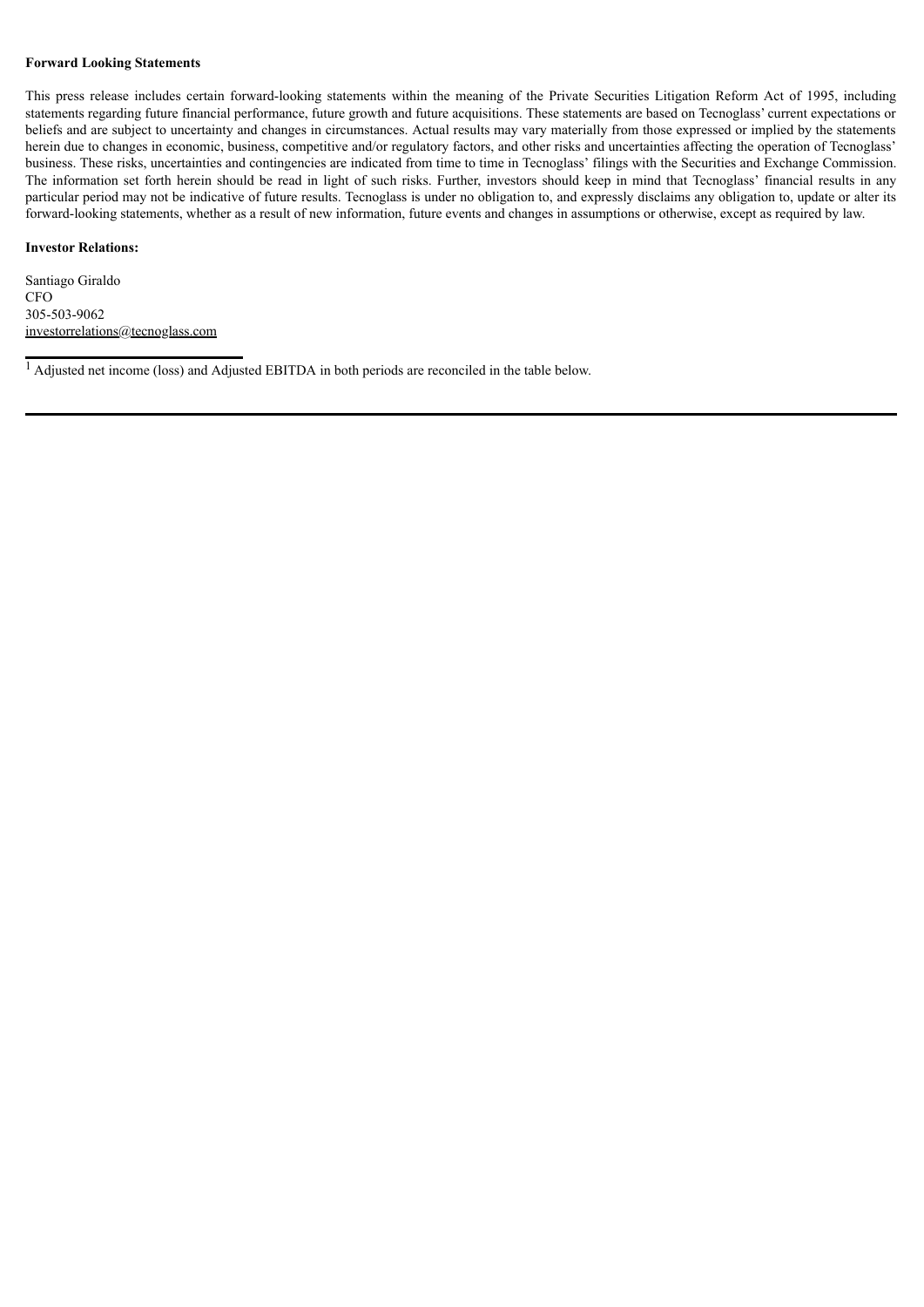# **Tecnoglass Inc. and Subsidiaries Consolidated Balance Sheets (In thousands, except share and per share data) (Unaudited)**

| <b>ASSETS</b><br><b>Current assets:</b><br>$\mathbb{S}$<br>\$<br>Cash and cash equivalents<br>84,431<br>85,011<br>2,624<br>1,977<br>Investments<br>Trade accounts receivable, net<br>106,497<br>110,539<br>Due from related parties<br>2,314<br>2,252<br>104,531<br>84,975<br>Inventories<br>16,267<br>18,667<br>Contract assets – current portion<br>Other current assets<br>22,854<br>28,150<br>344,814<br>326,275<br>\$<br>\$<br><b>Total current assets</b><br>Long-term assets:<br>\$<br>\$<br>166,629<br>182,764<br>Property, plant and equipment, net<br>Deferred income taxes<br>163<br>596<br>Contract assets - non-current<br>10,275<br>11,853<br>2,704<br>Long-term trade accounts receivable<br>3,995<br>Intangible assets<br>3,150<br>3,337<br>Goodwill<br>23,561<br>23,561<br>Long-term investments<br>53,389<br>51,160<br>Other long-term assets<br>4,752<br>4,157<br><b>Total long-term assets</b><br>280,758<br>265,288<br><b>Total assets</b><br>625,572<br>\$<br>591,563<br>\$<br><b>LIABILITIES AND SHAREHOLDERS' EQUITY</b><br><b>Current liabilities:</b><br>\$<br>\$<br>Short-term debt and current portion of long-term debt<br>485<br>10,700<br>Trade accounts payable and accrued expenses<br>68,062<br>68,087<br>Due to related parties<br>7,093<br>3,857<br>Dividends payable<br>3,142<br>3,141<br>Contract liability - current portion<br>44,781<br>45,213<br>Other current liabilities<br>35,902<br>24,017<br><b>Total current liabilities</b><br>\$<br>159,465<br>\$<br>155,015<br>Long-term liabilities:<br>\$<br>\$<br>Deferred income taxes<br>3,841<br>3,417<br>Contract liability - non-current<br>43<br>78<br>Long-term debt<br>183,414<br>188,355<br><b>Total long-term liabilities</b><br>187,298<br>191,850<br>S<br>346,763<br>346,865<br><b>Total liabilities</b><br>\$<br><b>SHAREHOLDERS' EQUITY</b><br>Preferred shares, \$0.0001 par value, 1,000,000 shares authorized, 0 shares issued and outstanding at<br>March 31, 2022 and December 31, 2021, respectively<br>\$<br>\$<br>Ordinary shares, \$0,0001 par value, 100,000,000 shares authorized, 47,674,773 and 47,674,773<br>shares issued and outstanding at March 31, 2022 and December 31, 2021, respectively<br>5<br>5<br>2,273<br>2,273<br><b>Legal Reserves</b><br>Additional paid-in capital<br>219,290<br>219,290<br>Retained earnings<br>108,799<br>91,045<br>Accumulated other comprehensive (loss)<br>(52, 494)<br>(68, 751)<br>Shareholders' equity attributable to controlling interest<br>277,873<br>243,862<br>Shareholders' equity attributable to non-controlling interest<br>936<br>836<br>Total shareholders' equity<br>278,809<br>244,698<br>Total liabilities and shareholders' equity<br>591,563<br>625,572<br>\$<br>\$ | March 31,<br>2022 |  | December 31, |  |      |
|-------------------------------------------------------------------------------------------------------------------------------------------------------------------------------------------------------------------------------------------------------------------------------------------------------------------------------------------------------------------------------------------------------------------------------------------------------------------------------------------------------------------------------------------------------------------------------------------------------------------------------------------------------------------------------------------------------------------------------------------------------------------------------------------------------------------------------------------------------------------------------------------------------------------------------------------------------------------------------------------------------------------------------------------------------------------------------------------------------------------------------------------------------------------------------------------------------------------------------------------------------------------------------------------------------------------------------------------------------------------------------------------------------------------------------------------------------------------------------------------------------------------------------------------------------------------------------------------------------------------------------------------------------------------------------------------------------------------------------------------------------------------------------------------------------------------------------------------------------------------------------------------------------------------------------------------------------------------------------------------------------------------------------------------------------------------------------------------------------------------------------------------------------------------------------------------------------------------------------------------------------------------------------------------------------------------------------------------------------------------------------------------------------------------------------------------------------------------------------------------------------------------------------------------------------------------------------------------------------------------------------------------------------------------------------------------------------------------------------------------------|-------------------|--|--------------|--|------|
|                                                                                                                                                                                                                                                                                                                                                                                                                                                                                                                                                                                                                                                                                                                                                                                                                                                                                                                                                                                                                                                                                                                                                                                                                                                                                                                                                                                                                                                                                                                                                                                                                                                                                                                                                                                                                                                                                                                                                                                                                                                                                                                                                                                                                                                                                                                                                                                                                                                                                                                                                                                                                                                                                                                                                 |                   |  |              |  | 2021 |
|                                                                                                                                                                                                                                                                                                                                                                                                                                                                                                                                                                                                                                                                                                                                                                                                                                                                                                                                                                                                                                                                                                                                                                                                                                                                                                                                                                                                                                                                                                                                                                                                                                                                                                                                                                                                                                                                                                                                                                                                                                                                                                                                                                                                                                                                                                                                                                                                                                                                                                                                                                                                                                                                                                                                                 |                   |  |              |  |      |
|                                                                                                                                                                                                                                                                                                                                                                                                                                                                                                                                                                                                                                                                                                                                                                                                                                                                                                                                                                                                                                                                                                                                                                                                                                                                                                                                                                                                                                                                                                                                                                                                                                                                                                                                                                                                                                                                                                                                                                                                                                                                                                                                                                                                                                                                                                                                                                                                                                                                                                                                                                                                                                                                                                                                                 |                   |  |              |  |      |
|                                                                                                                                                                                                                                                                                                                                                                                                                                                                                                                                                                                                                                                                                                                                                                                                                                                                                                                                                                                                                                                                                                                                                                                                                                                                                                                                                                                                                                                                                                                                                                                                                                                                                                                                                                                                                                                                                                                                                                                                                                                                                                                                                                                                                                                                                                                                                                                                                                                                                                                                                                                                                                                                                                                                                 |                   |  |              |  |      |
|                                                                                                                                                                                                                                                                                                                                                                                                                                                                                                                                                                                                                                                                                                                                                                                                                                                                                                                                                                                                                                                                                                                                                                                                                                                                                                                                                                                                                                                                                                                                                                                                                                                                                                                                                                                                                                                                                                                                                                                                                                                                                                                                                                                                                                                                                                                                                                                                                                                                                                                                                                                                                                                                                                                                                 |                   |  |              |  |      |
|                                                                                                                                                                                                                                                                                                                                                                                                                                                                                                                                                                                                                                                                                                                                                                                                                                                                                                                                                                                                                                                                                                                                                                                                                                                                                                                                                                                                                                                                                                                                                                                                                                                                                                                                                                                                                                                                                                                                                                                                                                                                                                                                                                                                                                                                                                                                                                                                                                                                                                                                                                                                                                                                                                                                                 |                   |  |              |  |      |
|                                                                                                                                                                                                                                                                                                                                                                                                                                                                                                                                                                                                                                                                                                                                                                                                                                                                                                                                                                                                                                                                                                                                                                                                                                                                                                                                                                                                                                                                                                                                                                                                                                                                                                                                                                                                                                                                                                                                                                                                                                                                                                                                                                                                                                                                                                                                                                                                                                                                                                                                                                                                                                                                                                                                                 |                   |  |              |  |      |
|                                                                                                                                                                                                                                                                                                                                                                                                                                                                                                                                                                                                                                                                                                                                                                                                                                                                                                                                                                                                                                                                                                                                                                                                                                                                                                                                                                                                                                                                                                                                                                                                                                                                                                                                                                                                                                                                                                                                                                                                                                                                                                                                                                                                                                                                                                                                                                                                                                                                                                                                                                                                                                                                                                                                                 |                   |  |              |  |      |
|                                                                                                                                                                                                                                                                                                                                                                                                                                                                                                                                                                                                                                                                                                                                                                                                                                                                                                                                                                                                                                                                                                                                                                                                                                                                                                                                                                                                                                                                                                                                                                                                                                                                                                                                                                                                                                                                                                                                                                                                                                                                                                                                                                                                                                                                                                                                                                                                                                                                                                                                                                                                                                                                                                                                                 |                   |  |              |  |      |
|                                                                                                                                                                                                                                                                                                                                                                                                                                                                                                                                                                                                                                                                                                                                                                                                                                                                                                                                                                                                                                                                                                                                                                                                                                                                                                                                                                                                                                                                                                                                                                                                                                                                                                                                                                                                                                                                                                                                                                                                                                                                                                                                                                                                                                                                                                                                                                                                                                                                                                                                                                                                                                                                                                                                                 |                   |  |              |  |      |
|                                                                                                                                                                                                                                                                                                                                                                                                                                                                                                                                                                                                                                                                                                                                                                                                                                                                                                                                                                                                                                                                                                                                                                                                                                                                                                                                                                                                                                                                                                                                                                                                                                                                                                                                                                                                                                                                                                                                                                                                                                                                                                                                                                                                                                                                                                                                                                                                                                                                                                                                                                                                                                                                                                                                                 |                   |  |              |  |      |
|                                                                                                                                                                                                                                                                                                                                                                                                                                                                                                                                                                                                                                                                                                                                                                                                                                                                                                                                                                                                                                                                                                                                                                                                                                                                                                                                                                                                                                                                                                                                                                                                                                                                                                                                                                                                                                                                                                                                                                                                                                                                                                                                                                                                                                                                                                                                                                                                                                                                                                                                                                                                                                                                                                                                                 |                   |  |              |  |      |
|                                                                                                                                                                                                                                                                                                                                                                                                                                                                                                                                                                                                                                                                                                                                                                                                                                                                                                                                                                                                                                                                                                                                                                                                                                                                                                                                                                                                                                                                                                                                                                                                                                                                                                                                                                                                                                                                                                                                                                                                                                                                                                                                                                                                                                                                                                                                                                                                                                                                                                                                                                                                                                                                                                                                                 |                   |  |              |  |      |
|                                                                                                                                                                                                                                                                                                                                                                                                                                                                                                                                                                                                                                                                                                                                                                                                                                                                                                                                                                                                                                                                                                                                                                                                                                                                                                                                                                                                                                                                                                                                                                                                                                                                                                                                                                                                                                                                                                                                                                                                                                                                                                                                                                                                                                                                                                                                                                                                                                                                                                                                                                                                                                                                                                                                                 |                   |  |              |  |      |
|                                                                                                                                                                                                                                                                                                                                                                                                                                                                                                                                                                                                                                                                                                                                                                                                                                                                                                                                                                                                                                                                                                                                                                                                                                                                                                                                                                                                                                                                                                                                                                                                                                                                                                                                                                                                                                                                                                                                                                                                                                                                                                                                                                                                                                                                                                                                                                                                                                                                                                                                                                                                                                                                                                                                                 |                   |  |              |  |      |
|                                                                                                                                                                                                                                                                                                                                                                                                                                                                                                                                                                                                                                                                                                                                                                                                                                                                                                                                                                                                                                                                                                                                                                                                                                                                                                                                                                                                                                                                                                                                                                                                                                                                                                                                                                                                                                                                                                                                                                                                                                                                                                                                                                                                                                                                                                                                                                                                                                                                                                                                                                                                                                                                                                                                                 |                   |  |              |  |      |
|                                                                                                                                                                                                                                                                                                                                                                                                                                                                                                                                                                                                                                                                                                                                                                                                                                                                                                                                                                                                                                                                                                                                                                                                                                                                                                                                                                                                                                                                                                                                                                                                                                                                                                                                                                                                                                                                                                                                                                                                                                                                                                                                                                                                                                                                                                                                                                                                                                                                                                                                                                                                                                                                                                                                                 |                   |  |              |  |      |
|                                                                                                                                                                                                                                                                                                                                                                                                                                                                                                                                                                                                                                                                                                                                                                                                                                                                                                                                                                                                                                                                                                                                                                                                                                                                                                                                                                                                                                                                                                                                                                                                                                                                                                                                                                                                                                                                                                                                                                                                                                                                                                                                                                                                                                                                                                                                                                                                                                                                                                                                                                                                                                                                                                                                                 |                   |  |              |  |      |
|                                                                                                                                                                                                                                                                                                                                                                                                                                                                                                                                                                                                                                                                                                                                                                                                                                                                                                                                                                                                                                                                                                                                                                                                                                                                                                                                                                                                                                                                                                                                                                                                                                                                                                                                                                                                                                                                                                                                                                                                                                                                                                                                                                                                                                                                                                                                                                                                                                                                                                                                                                                                                                                                                                                                                 |                   |  |              |  |      |
|                                                                                                                                                                                                                                                                                                                                                                                                                                                                                                                                                                                                                                                                                                                                                                                                                                                                                                                                                                                                                                                                                                                                                                                                                                                                                                                                                                                                                                                                                                                                                                                                                                                                                                                                                                                                                                                                                                                                                                                                                                                                                                                                                                                                                                                                                                                                                                                                                                                                                                                                                                                                                                                                                                                                                 |                   |  |              |  |      |
|                                                                                                                                                                                                                                                                                                                                                                                                                                                                                                                                                                                                                                                                                                                                                                                                                                                                                                                                                                                                                                                                                                                                                                                                                                                                                                                                                                                                                                                                                                                                                                                                                                                                                                                                                                                                                                                                                                                                                                                                                                                                                                                                                                                                                                                                                                                                                                                                                                                                                                                                                                                                                                                                                                                                                 |                   |  |              |  |      |
|                                                                                                                                                                                                                                                                                                                                                                                                                                                                                                                                                                                                                                                                                                                                                                                                                                                                                                                                                                                                                                                                                                                                                                                                                                                                                                                                                                                                                                                                                                                                                                                                                                                                                                                                                                                                                                                                                                                                                                                                                                                                                                                                                                                                                                                                                                                                                                                                                                                                                                                                                                                                                                                                                                                                                 |                   |  |              |  |      |
|                                                                                                                                                                                                                                                                                                                                                                                                                                                                                                                                                                                                                                                                                                                                                                                                                                                                                                                                                                                                                                                                                                                                                                                                                                                                                                                                                                                                                                                                                                                                                                                                                                                                                                                                                                                                                                                                                                                                                                                                                                                                                                                                                                                                                                                                                                                                                                                                                                                                                                                                                                                                                                                                                                                                                 |                   |  |              |  |      |
|                                                                                                                                                                                                                                                                                                                                                                                                                                                                                                                                                                                                                                                                                                                                                                                                                                                                                                                                                                                                                                                                                                                                                                                                                                                                                                                                                                                                                                                                                                                                                                                                                                                                                                                                                                                                                                                                                                                                                                                                                                                                                                                                                                                                                                                                                                                                                                                                                                                                                                                                                                                                                                                                                                                                                 |                   |  |              |  |      |
|                                                                                                                                                                                                                                                                                                                                                                                                                                                                                                                                                                                                                                                                                                                                                                                                                                                                                                                                                                                                                                                                                                                                                                                                                                                                                                                                                                                                                                                                                                                                                                                                                                                                                                                                                                                                                                                                                                                                                                                                                                                                                                                                                                                                                                                                                                                                                                                                                                                                                                                                                                                                                                                                                                                                                 |                   |  |              |  |      |
|                                                                                                                                                                                                                                                                                                                                                                                                                                                                                                                                                                                                                                                                                                                                                                                                                                                                                                                                                                                                                                                                                                                                                                                                                                                                                                                                                                                                                                                                                                                                                                                                                                                                                                                                                                                                                                                                                                                                                                                                                                                                                                                                                                                                                                                                                                                                                                                                                                                                                                                                                                                                                                                                                                                                                 |                   |  |              |  |      |
|                                                                                                                                                                                                                                                                                                                                                                                                                                                                                                                                                                                                                                                                                                                                                                                                                                                                                                                                                                                                                                                                                                                                                                                                                                                                                                                                                                                                                                                                                                                                                                                                                                                                                                                                                                                                                                                                                                                                                                                                                                                                                                                                                                                                                                                                                                                                                                                                                                                                                                                                                                                                                                                                                                                                                 |                   |  |              |  |      |
|                                                                                                                                                                                                                                                                                                                                                                                                                                                                                                                                                                                                                                                                                                                                                                                                                                                                                                                                                                                                                                                                                                                                                                                                                                                                                                                                                                                                                                                                                                                                                                                                                                                                                                                                                                                                                                                                                                                                                                                                                                                                                                                                                                                                                                                                                                                                                                                                                                                                                                                                                                                                                                                                                                                                                 |                   |  |              |  |      |
|                                                                                                                                                                                                                                                                                                                                                                                                                                                                                                                                                                                                                                                                                                                                                                                                                                                                                                                                                                                                                                                                                                                                                                                                                                                                                                                                                                                                                                                                                                                                                                                                                                                                                                                                                                                                                                                                                                                                                                                                                                                                                                                                                                                                                                                                                                                                                                                                                                                                                                                                                                                                                                                                                                                                                 |                   |  |              |  |      |
|                                                                                                                                                                                                                                                                                                                                                                                                                                                                                                                                                                                                                                                                                                                                                                                                                                                                                                                                                                                                                                                                                                                                                                                                                                                                                                                                                                                                                                                                                                                                                                                                                                                                                                                                                                                                                                                                                                                                                                                                                                                                                                                                                                                                                                                                                                                                                                                                                                                                                                                                                                                                                                                                                                                                                 |                   |  |              |  |      |
|                                                                                                                                                                                                                                                                                                                                                                                                                                                                                                                                                                                                                                                                                                                                                                                                                                                                                                                                                                                                                                                                                                                                                                                                                                                                                                                                                                                                                                                                                                                                                                                                                                                                                                                                                                                                                                                                                                                                                                                                                                                                                                                                                                                                                                                                                                                                                                                                                                                                                                                                                                                                                                                                                                                                                 |                   |  |              |  |      |
|                                                                                                                                                                                                                                                                                                                                                                                                                                                                                                                                                                                                                                                                                                                                                                                                                                                                                                                                                                                                                                                                                                                                                                                                                                                                                                                                                                                                                                                                                                                                                                                                                                                                                                                                                                                                                                                                                                                                                                                                                                                                                                                                                                                                                                                                                                                                                                                                                                                                                                                                                                                                                                                                                                                                                 |                   |  |              |  |      |
|                                                                                                                                                                                                                                                                                                                                                                                                                                                                                                                                                                                                                                                                                                                                                                                                                                                                                                                                                                                                                                                                                                                                                                                                                                                                                                                                                                                                                                                                                                                                                                                                                                                                                                                                                                                                                                                                                                                                                                                                                                                                                                                                                                                                                                                                                                                                                                                                                                                                                                                                                                                                                                                                                                                                                 |                   |  |              |  |      |
|                                                                                                                                                                                                                                                                                                                                                                                                                                                                                                                                                                                                                                                                                                                                                                                                                                                                                                                                                                                                                                                                                                                                                                                                                                                                                                                                                                                                                                                                                                                                                                                                                                                                                                                                                                                                                                                                                                                                                                                                                                                                                                                                                                                                                                                                                                                                                                                                                                                                                                                                                                                                                                                                                                                                                 |                   |  |              |  |      |
|                                                                                                                                                                                                                                                                                                                                                                                                                                                                                                                                                                                                                                                                                                                                                                                                                                                                                                                                                                                                                                                                                                                                                                                                                                                                                                                                                                                                                                                                                                                                                                                                                                                                                                                                                                                                                                                                                                                                                                                                                                                                                                                                                                                                                                                                                                                                                                                                                                                                                                                                                                                                                                                                                                                                                 |                   |  |              |  |      |
|                                                                                                                                                                                                                                                                                                                                                                                                                                                                                                                                                                                                                                                                                                                                                                                                                                                                                                                                                                                                                                                                                                                                                                                                                                                                                                                                                                                                                                                                                                                                                                                                                                                                                                                                                                                                                                                                                                                                                                                                                                                                                                                                                                                                                                                                                                                                                                                                                                                                                                                                                                                                                                                                                                                                                 |                   |  |              |  |      |
|                                                                                                                                                                                                                                                                                                                                                                                                                                                                                                                                                                                                                                                                                                                                                                                                                                                                                                                                                                                                                                                                                                                                                                                                                                                                                                                                                                                                                                                                                                                                                                                                                                                                                                                                                                                                                                                                                                                                                                                                                                                                                                                                                                                                                                                                                                                                                                                                                                                                                                                                                                                                                                                                                                                                                 |                   |  |              |  |      |
|                                                                                                                                                                                                                                                                                                                                                                                                                                                                                                                                                                                                                                                                                                                                                                                                                                                                                                                                                                                                                                                                                                                                                                                                                                                                                                                                                                                                                                                                                                                                                                                                                                                                                                                                                                                                                                                                                                                                                                                                                                                                                                                                                                                                                                                                                                                                                                                                                                                                                                                                                                                                                                                                                                                                                 |                   |  |              |  |      |
|                                                                                                                                                                                                                                                                                                                                                                                                                                                                                                                                                                                                                                                                                                                                                                                                                                                                                                                                                                                                                                                                                                                                                                                                                                                                                                                                                                                                                                                                                                                                                                                                                                                                                                                                                                                                                                                                                                                                                                                                                                                                                                                                                                                                                                                                                                                                                                                                                                                                                                                                                                                                                                                                                                                                                 |                   |  |              |  |      |
|                                                                                                                                                                                                                                                                                                                                                                                                                                                                                                                                                                                                                                                                                                                                                                                                                                                                                                                                                                                                                                                                                                                                                                                                                                                                                                                                                                                                                                                                                                                                                                                                                                                                                                                                                                                                                                                                                                                                                                                                                                                                                                                                                                                                                                                                                                                                                                                                                                                                                                                                                                                                                                                                                                                                                 |                   |  |              |  |      |
|                                                                                                                                                                                                                                                                                                                                                                                                                                                                                                                                                                                                                                                                                                                                                                                                                                                                                                                                                                                                                                                                                                                                                                                                                                                                                                                                                                                                                                                                                                                                                                                                                                                                                                                                                                                                                                                                                                                                                                                                                                                                                                                                                                                                                                                                                                                                                                                                                                                                                                                                                                                                                                                                                                                                                 |                   |  |              |  |      |
|                                                                                                                                                                                                                                                                                                                                                                                                                                                                                                                                                                                                                                                                                                                                                                                                                                                                                                                                                                                                                                                                                                                                                                                                                                                                                                                                                                                                                                                                                                                                                                                                                                                                                                                                                                                                                                                                                                                                                                                                                                                                                                                                                                                                                                                                                                                                                                                                                                                                                                                                                                                                                                                                                                                                                 |                   |  |              |  |      |
|                                                                                                                                                                                                                                                                                                                                                                                                                                                                                                                                                                                                                                                                                                                                                                                                                                                                                                                                                                                                                                                                                                                                                                                                                                                                                                                                                                                                                                                                                                                                                                                                                                                                                                                                                                                                                                                                                                                                                                                                                                                                                                                                                                                                                                                                                                                                                                                                                                                                                                                                                                                                                                                                                                                                                 |                   |  |              |  |      |
|                                                                                                                                                                                                                                                                                                                                                                                                                                                                                                                                                                                                                                                                                                                                                                                                                                                                                                                                                                                                                                                                                                                                                                                                                                                                                                                                                                                                                                                                                                                                                                                                                                                                                                                                                                                                                                                                                                                                                                                                                                                                                                                                                                                                                                                                                                                                                                                                                                                                                                                                                                                                                                                                                                                                                 |                   |  |              |  |      |
|                                                                                                                                                                                                                                                                                                                                                                                                                                                                                                                                                                                                                                                                                                                                                                                                                                                                                                                                                                                                                                                                                                                                                                                                                                                                                                                                                                                                                                                                                                                                                                                                                                                                                                                                                                                                                                                                                                                                                                                                                                                                                                                                                                                                                                                                                                                                                                                                                                                                                                                                                                                                                                                                                                                                                 |                   |  |              |  |      |
|                                                                                                                                                                                                                                                                                                                                                                                                                                                                                                                                                                                                                                                                                                                                                                                                                                                                                                                                                                                                                                                                                                                                                                                                                                                                                                                                                                                                                                                                                                                                                                                                                                                                                                                                                                                                                                                                                                                                                                                                                                                                                                                                                                                                                                                                                                                                                                                                                                                                                                                                                                                                                                                                                                                                                 |                   |  |              |  |      |
|                                                                                                                                                                                                                                                                                                                                                                                                                                                                                                                                                                                                                                                                                                                                                                                                                                                                                                                                                                                                                                                                                                                                                                                                                                                                                                                                                                                                                                                                                                                                                                                                                                                                                                                                                                                                                                                                                                                                                                                                                                                                                                                                                                                                                                                                                                                                                                                                                                                                                                                                                                                                                                                                                                                                                 |                   |  |              |  |      |
|                                                                                                                                                                                                                                                                                                                                                                                                                                                                                                                                                                                                                                                                                                                                                                                                                                                                                                                                                                                                                                                                                                                                                                                                                                                                                                                                                                                                                                                                                                                                                                                                                                                                                                                                                                                                                                                                                                                                                                                                                                                                                                                                                                                                                                                                                                                                                                                                                                                                                                                                                                                                                                                                                                                                                 |                   |  |              |  |      |
|                                                                                                                                                                                                                                                                                                                                                                                                                                                                                                                                                                                                                                                                                                                                                                                                                                                                                                                                                                                                                                                                                                                                                                                                                                                                                                                                                                                                                                                                                                                                                                                                                                                                                                                                                                                                                                                                                                                                                                                                                                                                                                                                                                                                                                                                                                                                                                                                                                                                                                                                                                                                                                                                                                                                                 |                   |  |              |  |      |
|                                                                                                                                                                                                                                                                                                                                                                                                                                                                                                                                                                                                                                                                                                                                                                                                                                                                                                                                                                                                                                                                                                                                                                                                                                                                                                                                                                                                                                                                                                                                                                                                                                                                                                                                                                                                                                                                                                                                                                                                                                                                                                                                                                                                                                                                                                                                                                                                                                                                                                                                                                                                                                                                                                                                                 |                   |  |              |  |      |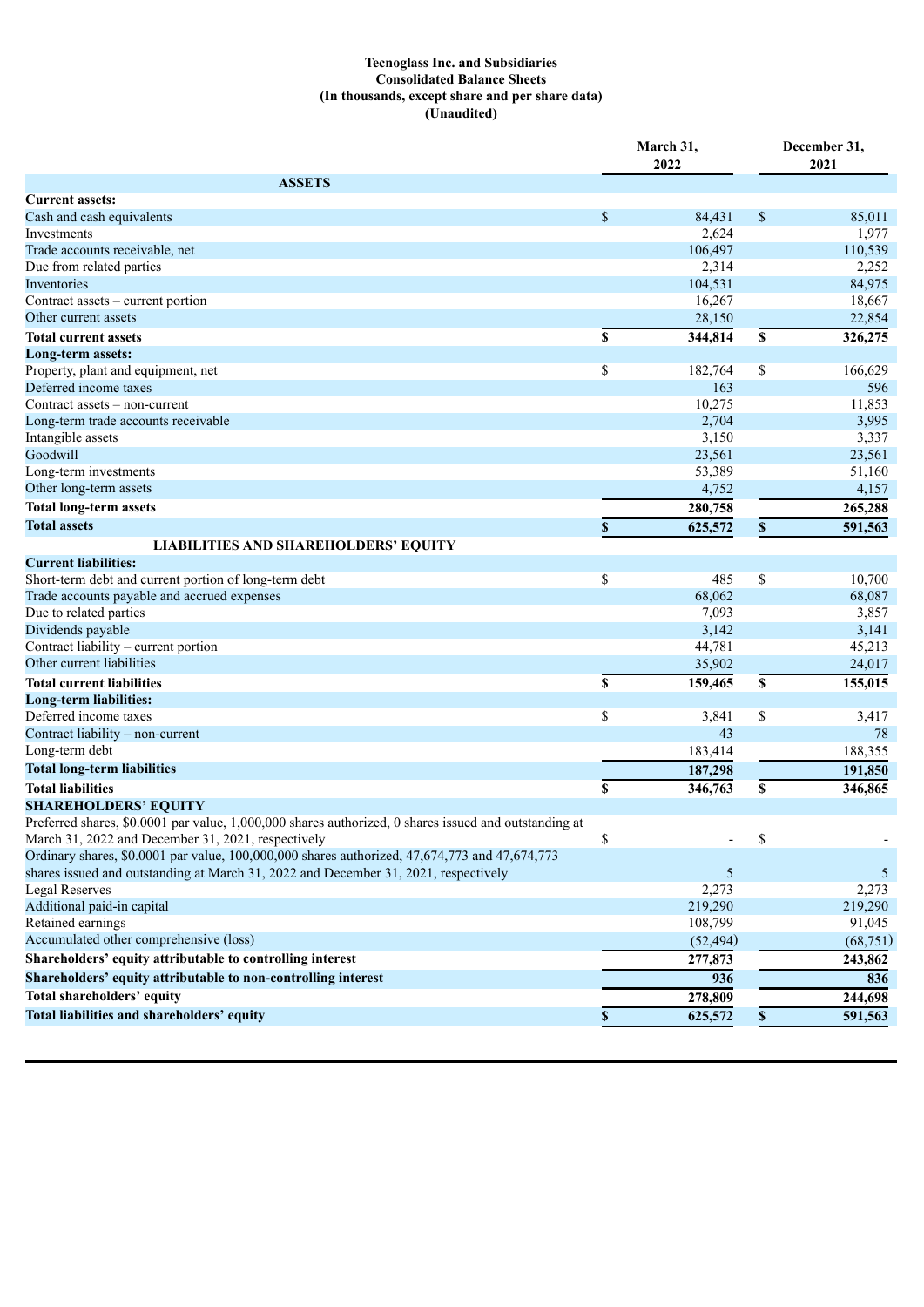## **Tecnoglass Inc. and Subsidiaries Consolidated Statements of Operations and Comprehensive Income (In thousands, except share and per share data) (Unaudited)**

|                                                               | Three months ended<br>March 31, |                    |            |  |
|---------------------------------------------------------------|---------------------------------|--------------------|------------|--|
|                                                               | 2022                            |                    |            |  |
| Operating revenues:                                           |                                 |                    | 2021       |  |
| <b>External customers</b>                                     | \$<br>134,022                   | \$                 | 111,175    |  |
| Related parties                                               | 526                             |                    | 380        |  |
| Total operating revenues                                      | 134,548                         |                    | 111,555    |  |
| Cost of sales                                                 | 74,215                          |                    | 66,246     |  |
| <b>Gross profit</b>                                           | 60,333                          |                    | 45,309     |  |
| Operating expenses:                                           |                                 |                    |            |  |
| Selling expense                                               | (13,368)                        |                    | (11,083)   |  |
| General and administrative expense                            | (10, 275)                       |                    | (8,793)    |  |
| Other non recurring professional fees                         | (2,724)                         |                    |            |  |
| Total operating expenses                                      | (26, 367)                       |                    | (19, 876)  |  |
| <b>Operating income</b>                                       | 33,966                          |                    | 25,433     |  |
| Non-operating income, net                                     | 342                             |                    | 159        |  |
| Equity method income                                          | 1,580                           |                    | 1,091      |  |
| Foreign currency transactions losses                          | (2,909)                         |                    | (45)       |  |
| Loss on Debt Extinguishment                                   |                                 |                    | (11, 147)  |  |
| Interest expense and deferred cost of financing               | (1, 468)                        |                    | (3,522)    |  |
| Income before taxes                                           | 31,511                          |                    | 11,969     |  |
| Income tax provision                                          | (10, 558)                       |                    | (3,688)    |  |
| <b>Net income</b>                                             | 20,953                          | S                  | 8,281      |  |
| Income attributable to non-controlling interest               | (100)                           |                    | (89)       |  |
| Income attributable to parent                                 | \$<br>20,853                    | \$                 | 8,192      |  |
| Comprehensive income:                                         |                                 |                    |            |  |
| Net income                                                    | \$<br>20,953                    | \$                 | 8,281      |  |
| Foreign currency translation adjustments                      | 13,635                          |                    | 15,634     |  |
| Change in fair value derivative contracts                     | 2,622                           |                    | (159)      |  |
| <b>Total comprehensive income</b>                             | \$<br>37,210                    | $\pmb{\mathbb{S}}$ | 23,756     |  |
| Comprehensive income attributable to non-controlling interest | (100)                           |                    | (89)       |  |
| Total comprehensive income attributable to parent             | \$<br>37,110                    | \$                 | 23,667     |  |
| Basic income per share                                        | \$<br>0.44                      | \$                 | 0.17       |  |
| Diluted income per share                                      | \$<br>0.44                      | \$                 | 0.17       |  |
| Basic weighted average common shares outstanding              | 47,674,773                      |                    | 47,674,773 |  |
| Diluted weighted average common shares outstanding            | 47,674,773                      |                    | 47,674,773 |  |
|                                                               |                                 |                    |            |  |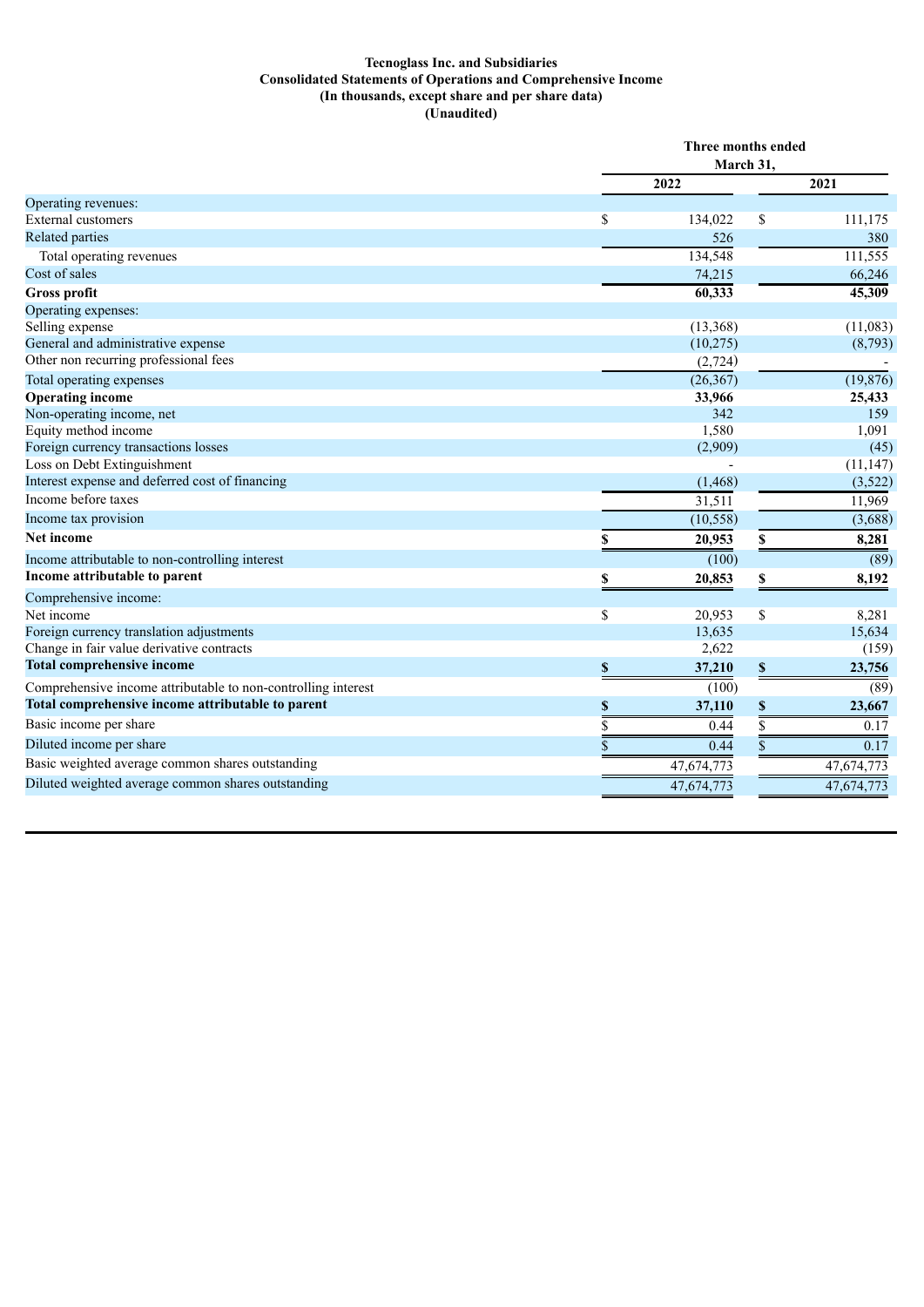## **Tecnoglass Inc. and Subsidiaries Consolidated Statements of Cash Flows (In thousands) (Unaudited)**

|                                                                                   |             | Three months ended March 31, |               |                  |
|-----------------------------------------------------------------------------------|-------------|------------------------------|---------------|------------------|
|                                                                                   |             | 2022                         |               | 2021             |
|                                                                                   |             |                              |               |                  |
| <b>CASH FLOWS FROM OPERATING ACTIVITIES</b>                                       |             |                              |               |                  |
| Net income                                                                        | \$          | 20,953                       | \$            | 8,281            |
| Adjustments to reconcile net income to net cash provided by operating activities: |             |                              |               |                  |
| Allowance for bad debts                                                           |             | 414                          |               | 537              |
| Depreciation and amortization                                                     |             | 5,251                        |               | 5,297            |
| Deferred income taxes<br>Equity method income                                     |             | (1, 568)                     |               | 704              |
|                                                                                   |             | (1,580)<br>363               |               | (1,091)          |
| Deferred cost of financing<br>Other non-cash adjustments                          |             | 5                            |               | 255              |
|                                                                                   |             |                              |               | (3)              |
| Loss on Debt Extinguishment<br>Unrealized currency translation losses             |             | 3,205                        |               | 2,333<br>2,411   |
| Changes in operating assets and liabilities:                                      |             |                              |               |                  |
| Trade accounts receivables                                                        |             | 6,099                        |               | (3,844)          |
| Inventories                                                                       |             | (13, 452)                    |               | 2,761            |
|                                                                                   |             | 507                          |               |                  |
| Prepaid expenses<br>Other assets                                                  |             | (1, 841)                     |               | (575)<br>(3,192) |
|                                                                                   |             | (5,550)                      |               | 11,942           |
| Trade accounts payable and accrued expenses                                       |             |                              |               |                  |
| Accrued interest expense                                                          |             | (1)<br>11,591                |               | (7,169)          |
| Taxes payable<br>Labor liabilities                                                |             |                              |               | 1,707            |
| Other liabilities                                                                 |             | (331)<br>(1,196)             |               | (557)<br>(359)   |
| Contract assets and liabilities                                                   |             | 1,965                        |               | 8,425            |
| Related parties                                                                   |             |                              |               |                  |
|                                                                                   |             | 2,301                        |               | 789              |
| <b>CASH PROVIDED BY OPERATING ACTIVITIES</b>                                      | \$          | 27,135                       | \$            | 28,652           |
| CASH FLOWS FROM INVESTING ACTIVITIES                                              |             |                              |               |                  |
| Purchase of investments                                                           |             | (1, 136)                     |               | (42)             |
| Acquisition of property and equipment                                             |             | (9,258)                      |               | (5,698)          |
| <b>CASH USED IN INVESTING ACTIVITIES</b>                                          | $\mathbf S$ | (10, 394)                    | $\mathsf{\$}$ | (5,740)          |
|                                                                                   |             |                              |               |                  |
| CASH FLOWS FROM FINANCING ACTIVITIES                                              |             |                              |               |                  |
| Cash dividend                                                                     |             | (3,099)                      |               | (1,311)          |
| Loss on Debt Extinguishment - Call Premium                                        |             |                              |               | (8,610)          |
| Deferred financing transaction costs                                              |             |                              |               | (89)             |
| Proceeds from debt                                                                |             | 93                           |               | 221,118          |
| Repayments of debt                                                                |             | (15,312)                     |               | (213, 180)       |
| <b>CASH USED IN FINANCING ACTIVITIES</b>                                          | $\mathbf S$ | (18, 317)                    | $\mathbb{S}$  | (2,072)          |
|                                                                                   |             |                              |               |                  |
| Effect of exchange rate changes on cash and cash equivalents                      | \$          | 997                          | $\mathbb S$   | (2,893)          |
| NET (DECREASE) INCREASE IN CASH                                                   |             | (580)                        |               | 17,947           |
| CASH - Beginning of period                                                        |             | 85,011                       |               | 67,668           |
| CASH - End of period                                                              | \$          | 84,431                       | $\mathbb S$   | 85,615           |
|                                                                                   |             |                              |               |                  |
| SUPPLEMENTAL DISCLOSURES OF CASH FLOW INFORMATION                                 |             |                              |               |                  |
| Cash paid during the period for:                                                  |             |                              |               |                  |
| Interest                                                                          | \$          | 1,139                        | \$            | 10,268           |
| Income Tax                                                                        | \$          | 2,927                        | \$            | 2,507            |
|                                                                                   |             |                              |               |                  |
| NON-CASH INVESTING AND FINANCING ACTIVITES:                                       |             |                              |               |                  |
| Assets acquired under credit or debt                                              | \$          | 2,678                        | $\$$          | 745              |
|                                                                                   |             |                              |               |                  |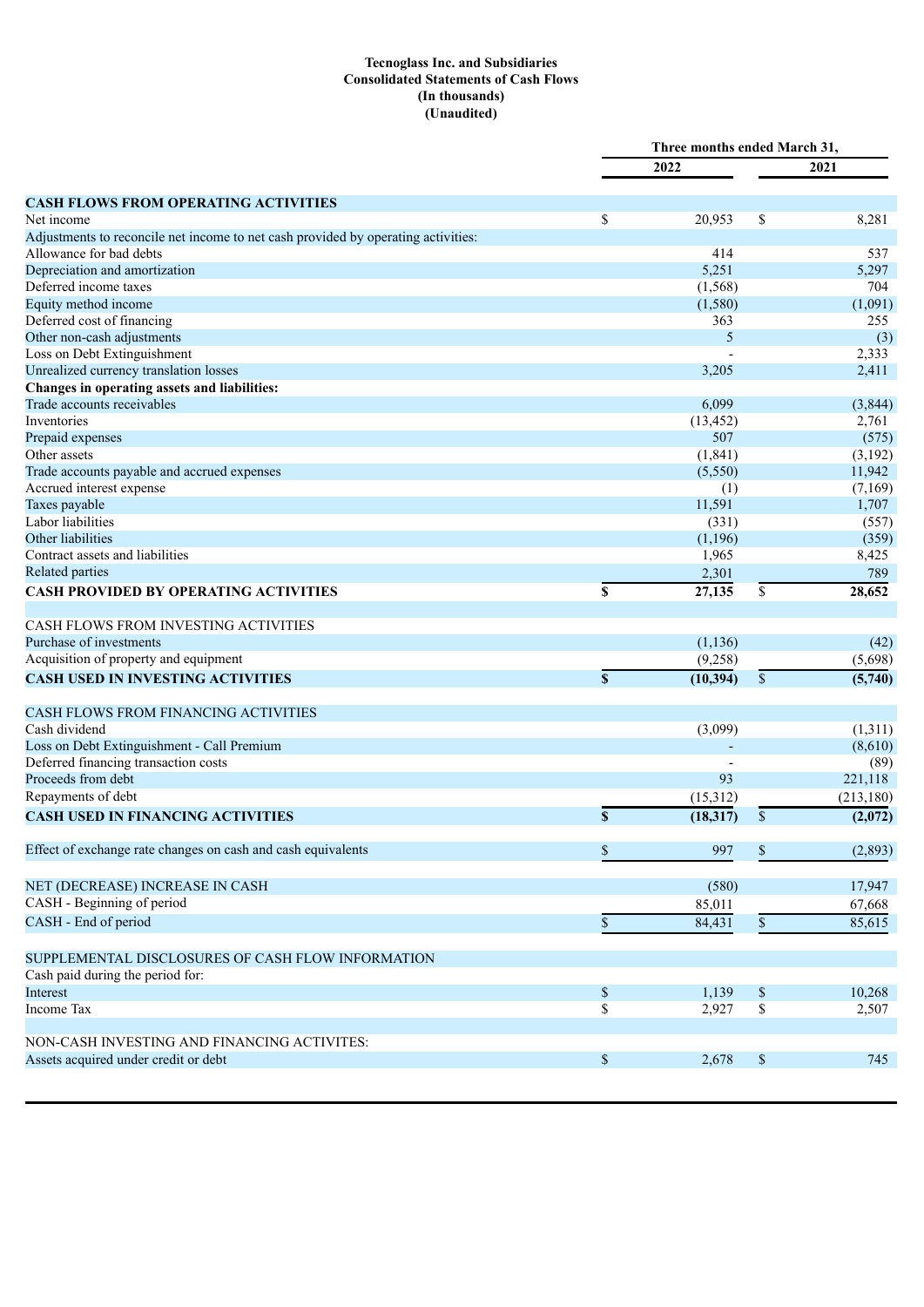## **Revenues by Region (Amounts in thousands) (Unaudited)**

|                                 | Three months ended<br>March 31. |               | <b>Twelve months ended</b> |         |         |               |
|---------------------------------|---------------------------------|---------------|----------------------------|---------|---------|---------------|
|                                 |                                 |               | March 31,                  |         |         |               |
|                                 |                                 | $\frac{0}{0}$ |                            |         |         | $\frac{0}{0}$ |
|                                 | 2022                            | 2021          | Change                     | 2022    | 2021    | Change        |
| <b>Revenues by Region</b>       |                                 |               |                            |         |         |               |
| <b>United States</b>            | 126,984                         | 100,807       | $26.0\%$                   | 482.504 | 362,446 | 33.1%         |
| Colombia                        | 4,025                           | 7,665         | $-47.5%$                   | 22,735  | 25,371  | $-10.4\%$     |
| <b>Other Countries</b>          | 3,538                           | 3,083         | 14.8%                      | 14,539  | 11,956  | 21.6%         |
| <b>Total Revenues by Region</b> | 134,548                         | 111,555       | $20.6\%$                   | 519,778 | 399,773 | $30.0\%$      |

#### **Reconciliation of Non-GAAP Performance Measures to GAAP Performance Measures (In thousands) (Unaudited)**

The Company believes that total revenues with foreign currency held neutral non-GAAP performance measures, which management uses in managing and evaluating the Company's business, may provide users of the Company's financial information with additional meaningful bases for comparing the Company's current results and results in a prior period, as these measures reflect factors that are unique to one period relative to the comparable period. However, these non-GAAP performance measures should be viewed in addition to, and not as an alternative for, the Company's reported results under accounting principles generally accepted in the United States.

|                                                          | Three months ended<br>March 31. |                          | <b>Twelve months ended</b> |         |         |          |  |
|----------------------------------------------------------|---------------------------------|--------------------------|----------------------------|---------|---------|----------|--|
|                                                          |                                 |                          | March 31.                  |         |         |          |  |
|                                                          |                                 |                          | $\frac{6}{9}$              |         |         |          |  |
|                                                          | 2022                            | 2021                     | Change                     | 2022    | 2021    | Change   |  |
|                                                          |                                 |                          |                            |         |         |          |  |
| <b>Total Revenues with Foreign Currency Held Neutral</b> | 134,978                         | 111,555                  | 21.0%                      | 522,086 | 399,773 | 30.6%    |  |
| Impact of changes in foreign currency                    | (430)                           | $\overline{\phantom{0}}$ |                            | (2,308) |         |          |  |
| <b>Total Revenues, As Reported</b>                       | 134,548                         | 111,555                  | $20.6\%$                   | 519,778 | 399,773 | $30.0\%$ |  |

Currency impacts on total revenues for the current quarter have been derived by translating current quarter revenues at the prevailing average foreign currency rates during the prior year quarter, as applicable.